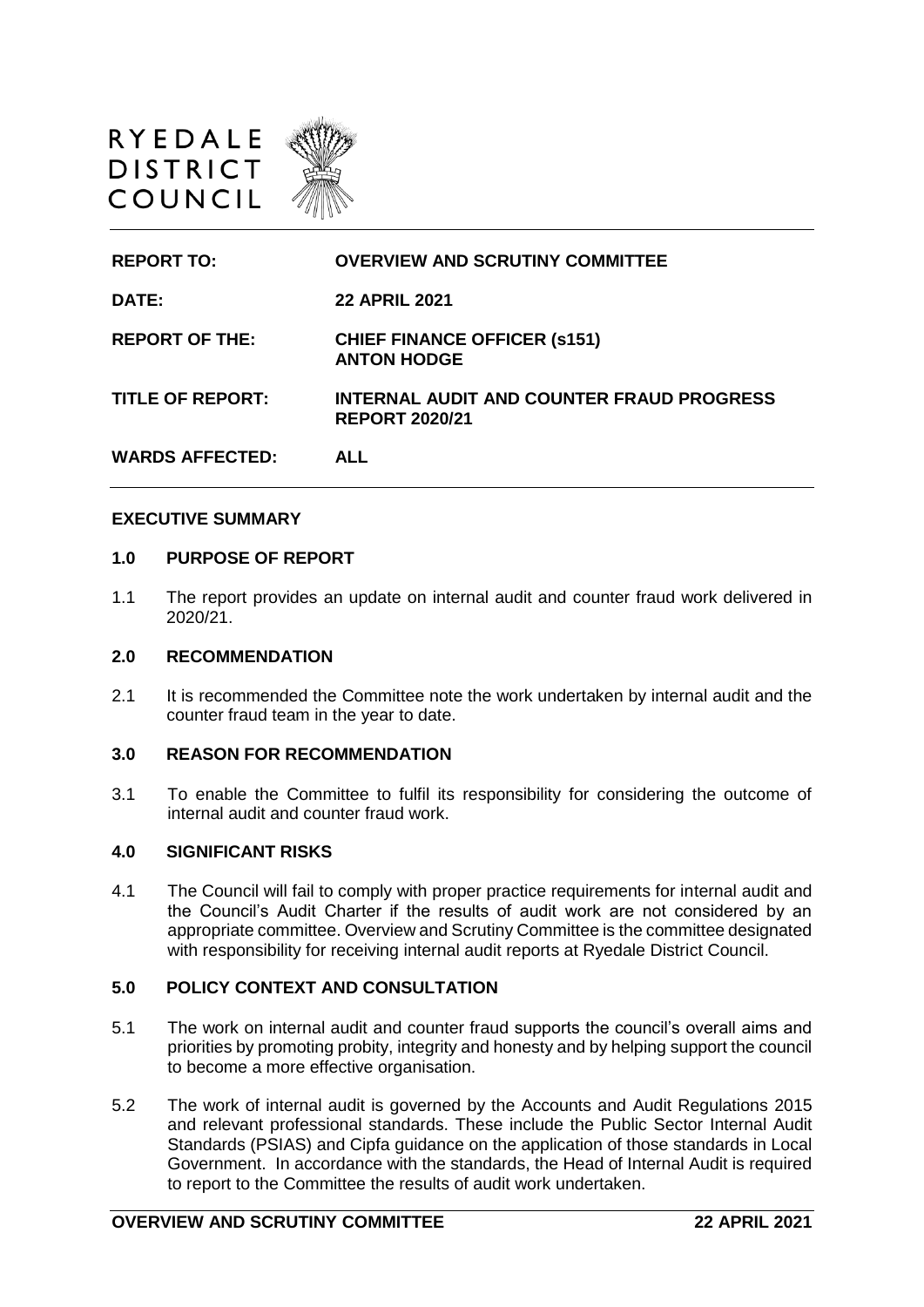# **6.0 REPORT DETAILS**

- 6.1 As the Committee is aware, commencement of 2020/21 internal audit work was delayed due to the need for the Council to prioritise its response to the coronavirus pandemic. Audit work has restarted in areas less directly involved in response and recovery efforts and all eight audits to be delivered this year have now commenced. A further three audits have been deferred to 2021/22 and the assigned days reallocated to advisory and support work, such as business grant post assurance checks (undertaken in conjunction with the counter fraud team). Further information on internal audit progress is included in annex 1.
- 6.2 Strategic Management Board have continued to support delivery of internal audit work as far as they have been able since our last report to this Committee but it is recognised that, given the response to the coronavirus and recovery efforts and the consequent impact on availability of staff, timelines for completion of audit work have slipped. Therefore, we will continue to finalise remaining audit work in the early part of 2021/22.
- 6.3 Strategic Management Board also recognise that we will need to reflect the reduction in the scope and volume of assurance work completed in 2020/21 in our annual opinion. The extent of this limitation is still being determined and will depend on the amount of 2020/21 work that is able to be concluded prior to taking the Head of Internal Audit annual report to the 28 July meeting of this Committee; and on assurances we are able to obtain from other sources.
- 6.4 Counter fraud work has been affected by the Covid-19 pandemic, in terms of new areas of work associated with grants to businesses and its effect on ongoing investigations. Annex 2 provides details of Covid-19 related work as well as a summary of the work undertaken so far in 2020/21 and outcomes to date.

### **7.0 IMPLICATIONS**

- 7.1 The following implications have been identified:
	- a) Financial None
	- b) Legal

None

c) Other (Equalities, Staffing, Planning, Health & Safety, Environmental and Climate Change, Crime & Disorder) None

### **Anton Hodge Chief Finance Officer (s151)**

| <b>Author:</b>                   | Connor Munro, Audit Manager<br>The Veritau Group                              |
|----------------------------------|-------------------------------------------------------------------------------|
| E-Mail Address:                  | connor.munro@veritau.co.uk                                                    |
| <b>Author:</b>                   | Jonathan Dodsworth, Assistant Director - Corporate Fraud<br>The Veritau Group |
| Telephone No:<br>E-Mail Address: | 01904 552947<br>jonathan.dodsworth@veritau.co.uk                              |